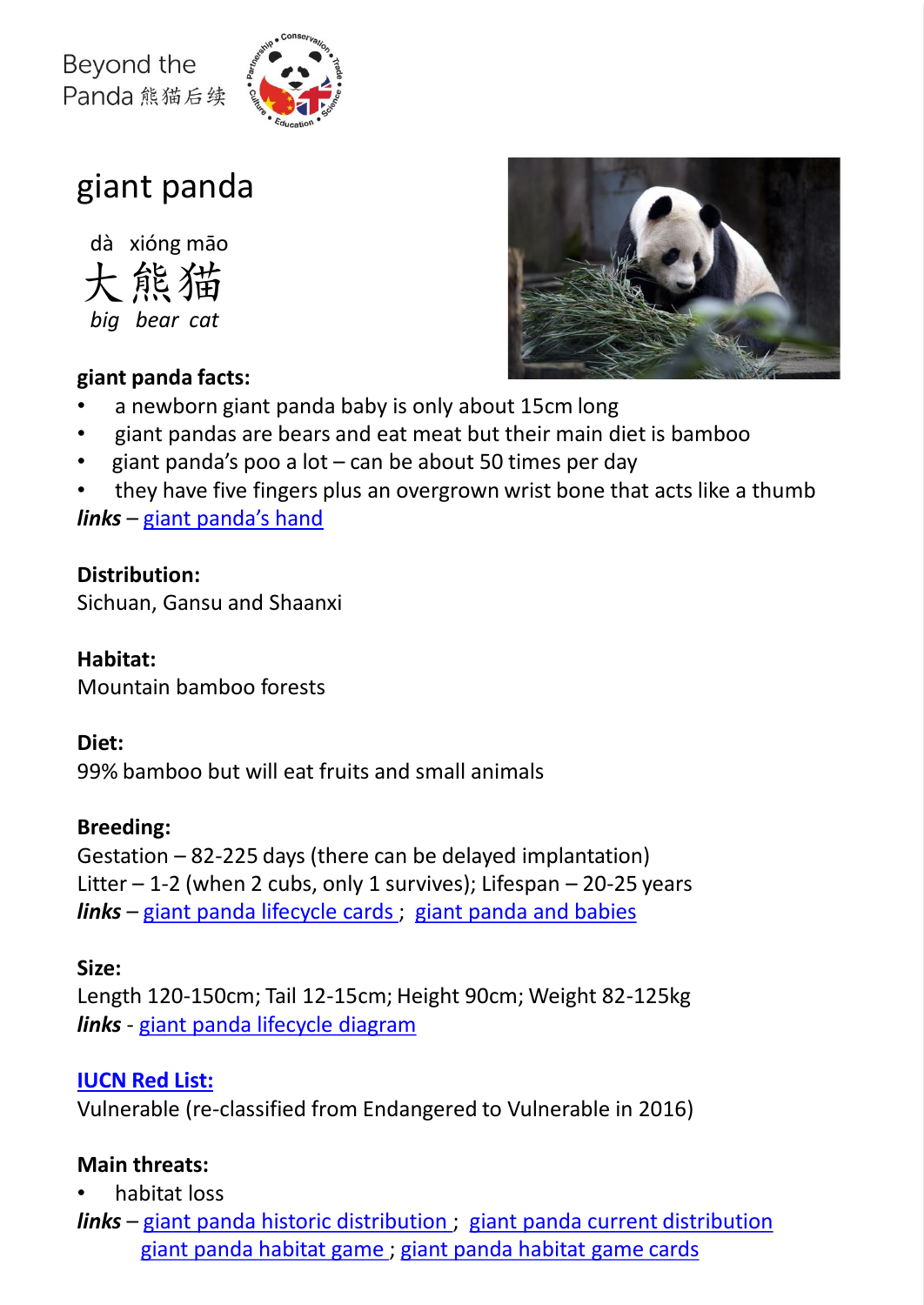

Amur Tiger

dōng běi hǔ



*east north tiger*

Amur tiger facts:

- the largest of the tigers
- the coat is lighter in colour than the other tigers
- the paws are large to help walk in the snow
- also know as the Siberian tiger

# **Distribution:**

north east China

# **Habitat:**

mixed forests

# **Diet:**

wild boar, deer and other small to medium sized animals

# **Breeding:**

Gestation  $-90-105$  days; Litter  $-1-6$ ; Lifespan  $-15-20$  years

# **Size:**

Length 140-280cm; Tail 91-110cm; Weight 90-306kg

# **[IUCN Red List:](https://www.iucnredlist.org/species/15955/50659951)**

Tiger - Endangered There are 6 subspecies of tiger – Amur/Siberian, Indian/Bengal, Indo-Chinese, Malayan, Sumatran, South China.

# **Main threat:**

• Over-hunting

The tigers are mainly hunted for Traditional Chinese Medicines. Many people believe that medicines which contain tiger bones will cure all kinds of diseases. Modern Chinese medicines don't use endangered animals and plants but unfortunately illegal hunting of the tigers is still happening.

*links* – [China/Scotland workbook ;](https://learning.rzss.org.uk/pluginfile.php/2108/mod_resource/content/2/China Scotland Book_FINAL.pdf) [China/Scotland answer book](https://learning.rzss.org.uk/pluginfile.php/2114/mod_resource/content/2/ANSWERS -China Scotland Pack_FINAL.pdf) ; [Amur tiger and Scottish wildcat comparison](https://learning.rzss.org.uk/mod/hvp/view.php?id=2651)

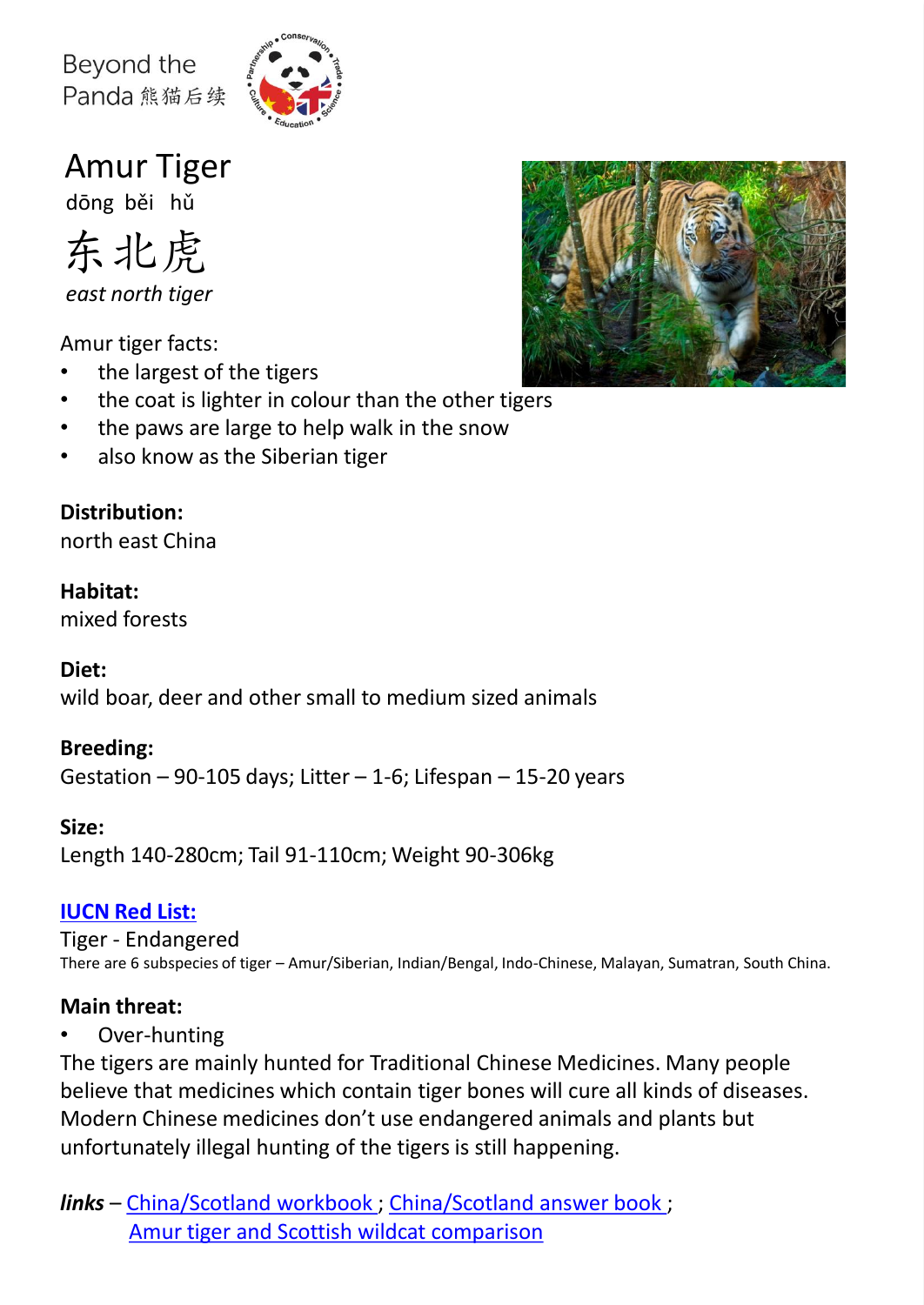

# Steller's sea eagle

虎头海雕 hǔ tóu hǎi diāo *tiger head sea bird of prey*



Steller's sea eagle facts:

- the largest of the sea eagles
- feathers on the shoulders, tail and legs are white
- they mainly eat salmon but can also eat other fish and animals
- females are larger than the males

# **Distribution:**

north east China

#### **Habitat:**

coastal cliffs, rivers and lakeside forests

#### **Diet:**

fish, seabirds and small to medium sized mammals

#### **Breeding:**

Incubation – 359-45 days; Eggs – 1-3; Lifespan – 20 years

#### **Size:**

Length 85-94cm; Wingspan 1.9-2.4m; Weight male 6kg; female 9kg

#### **[IUCN Red List:](https://www.iucnredlist.org/species/22695147/204871862)**

Vulnerable

#### **Main threats:**

- pollution in seas
- over-fishing of salmon means there is less food for the eagles

*links* – [China/Scotland workbook ;](https://learning.rzss.org.uk/pluginfile.php/2108/mod_resource/content/2/China%20Scotland%20Book_FINAL.pdf) [China/Scotland answers;](https://learning.rzss.org.uk/pluginfile.php/2114/mod_resource/content/2/ANSWERS -China Scotland Pack_FINAL.pdf) [Steller's and white tailed sea eagles comparison](https://learning.rzss.org.uk/mod/hvp/view.php?id=2652)